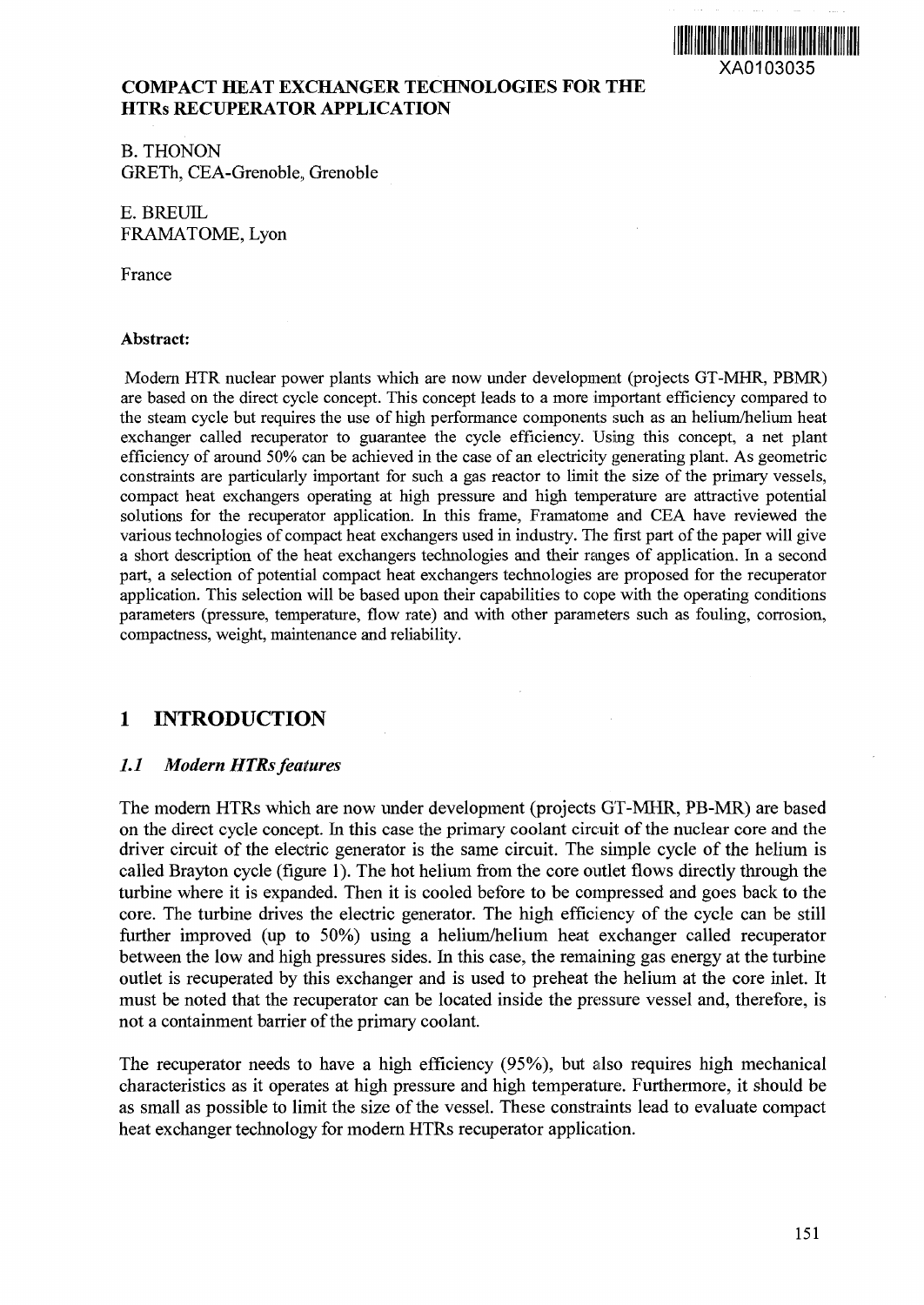

*Figure 1. Brayton cycle with recuperator.* 

# *1.2 Recuperator operating conditions*

For a large power reactor (GT-MHR type) the steady state operating conditions are summarised in the table 1.

| Parameter          | Jnit   | Hot side (LP side) | Cold side (HP side) |
|--------------------|--------|--------------------|---------------------|
| Thermal capacity   | MW     | 630                | 630                 |
| Inlet temperature  | $\sim$ | 507                | 107                 |
| Outlet temperature | $\sim$ | 127                | 487                 |
| Inlet pressure     | MPa    | z.o                |                     |
| Flow rate          | kg/s   | 320                | 320                 |

TABLE 1. RECUPERATOR TECHNICAL CHARACTERISTICS

The pressure losses along the HP and LP sides should be as low as possible (<1% of the nominal pressure).

During abnormal events, the recuperator inlet temperature can rise up to 650 °C.

The life time is expected to be the same as the nuclear plant (e.g. 60 years).

The helium contents  $(H_2O, CO, CO_2, H_2,...)$  and also solid graphite particles can induce respectively a risk of corrosion and a risk of fouling of the recuperator elementary channels.

# *1.3 Geometric constraints*

The recuperator is located inside the pressure vessel at the turbine outlet. A modular concept is generally proposed to facilitate the maintenance operations (dismantled modules) or repair operations (plugging of leaky modules). These modules can be arranged in an annular space around the turbo-machine rotor.

To limit the size of the primary vessels, compact heat exchangers operating at high pressure and high temperature are attractive potential solutions for the recuperator application.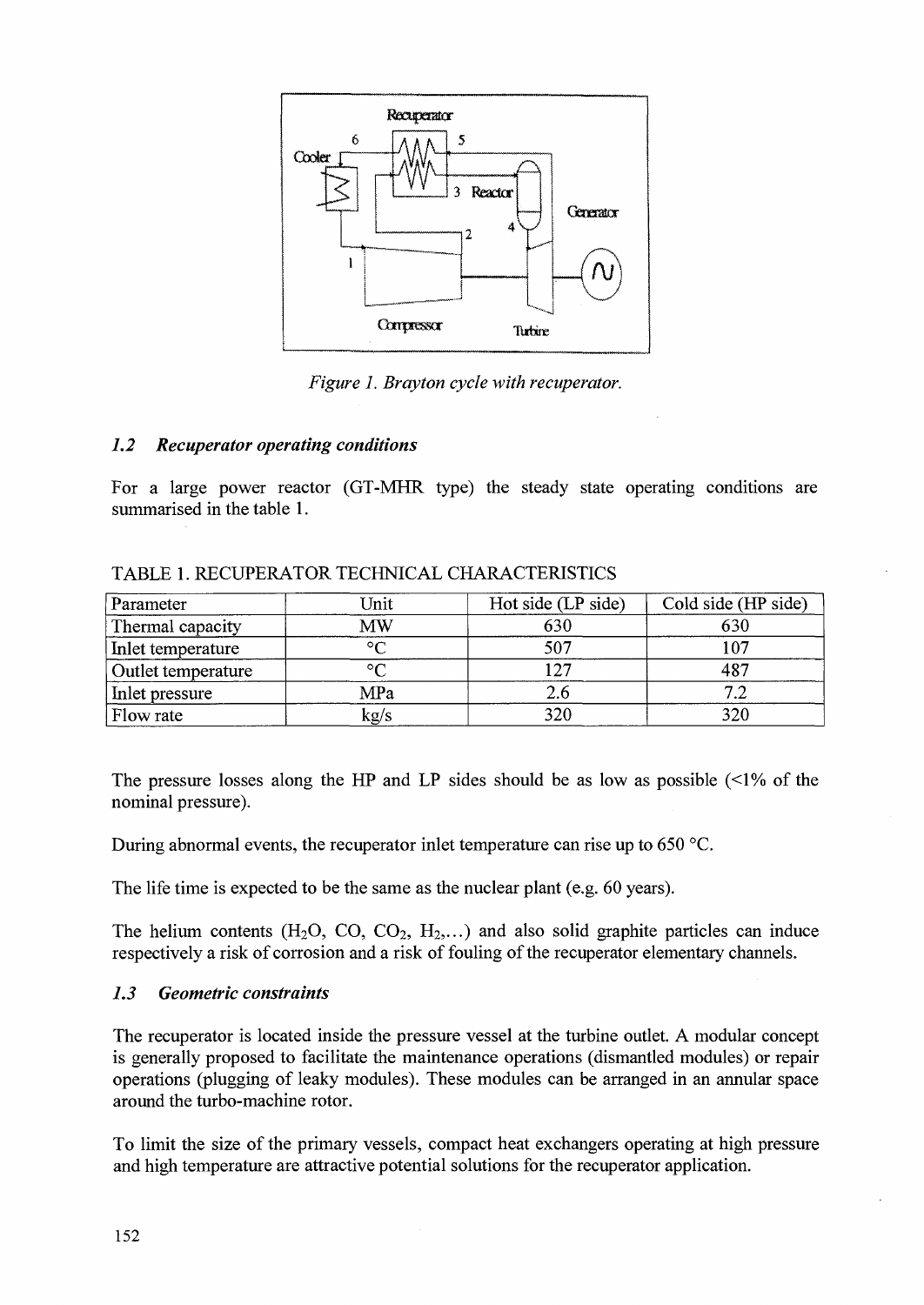# 2 COMPACT HEAT EXCHANGER TECHNOLOGY

## *2.1 Classification of compact heat exchangers*

Heat exchangers could be classified in many different ways such as according to transfer processes, number of fluids, surface compactness, flow arrangements, heat transfer mechanisms, type of fluids (gas-gas, gas-liquid, liquid-liquid, gas-two-phase, liquid-twophase, etc.) and industry. Heat exchangers can also be classified according to the construction type and process function. Refer to Shah and Mueller [1988] for further details. In the following chapters only non-tubular heat exchangers will be described.

#### *2.2 Plate Heat Exchangers*

Plate heat exchangers (PHE's) were formerly used for milk pasteurisation and gradually became the standard choice for heat treatments in the liquid food industry. The facility of dismantling plate heat exchangers is one of the main reasons for their large use in the food industry. Furthermore, as the heat transfer coefficients are high, the fluid path length will be shorter and relatively well defined. Due to the lack of large dead areas in the channels, the corresponding residence time distribution is short and very homogeneous.

Afterwards, with the developments of larger plates, their use began to grow quickly in the chemical, petrochemical, districts heating and power industries, but essentially for single phase duties. The concept of phase change in PHE's started up in the 70's for OTEC applications (Ocean Thermal Energy Conversion) and the working fluids were Freon R22 or ammonia (Panchal and Rabas [1993]). These first studies on evaporation and condensation have been used for the development of PHE's in the refrigeration industry (Kumar [1992], Syed [1992], Navaro and Bailly [1992], Sterner and Sunden [1997], Pelletier and Palm [1997] and Palm and Thonon [1999]). Now PHE's become more often used in the process industry (Patel and Thomson [1992] and Brotherton [1994]), but their use is still not widespread.

In terms of technology, PHE's are made of pack of corrugated plates which are pressed together. The plate size ranges from 0.02  $m^2$  to over 3  $m^2$  with conventional pressing technology (figure 2), but can reach up to 15  $m^2$  for explosion formed plates (figure 3). The hydraulic diameter lies between 2 and 10 mm for most common plates, but free passages and wide gap plates exist for viscous fluid applications. Typically, the number of plates is between 10 and 100, which gives 5 to 50 channels per fluid. Furthermore, the use of high quality metal and the manufacturing techniques lead plate heat exchangers to be less prone to corrosion failure than shell and tube units (Turisini et al [1997]).

To insure the tightness three technologies are available: gaskets, welding and brazing. Gasketed PHE is the most common type, and the gasket material is selected in function of the application (temperature, fluid nature ...). Temperature up to 200°C and pressure up to 25 bars can be achieved by such heat exchangers. For applications where gaskets are undesirable (high pressure and temperature or very corrosive fluids), semi-welded or totally welded heat exchangers are available (figure 4). The last variant is the brazed plate heat exchanger. The plate pattern is similar to conventional gasketed units, but tightness is obtained by brazing the pack of plates. For common applications copper brazing is used, but for ammonia units nickel brazing is possible. This technology leads to inexpensive units, but the plate size is generally limited to less than  $0.1 \text{ m}^2$ . The counterpart is that the heat exchanger cannot be opened, and fouling will limit the range of application.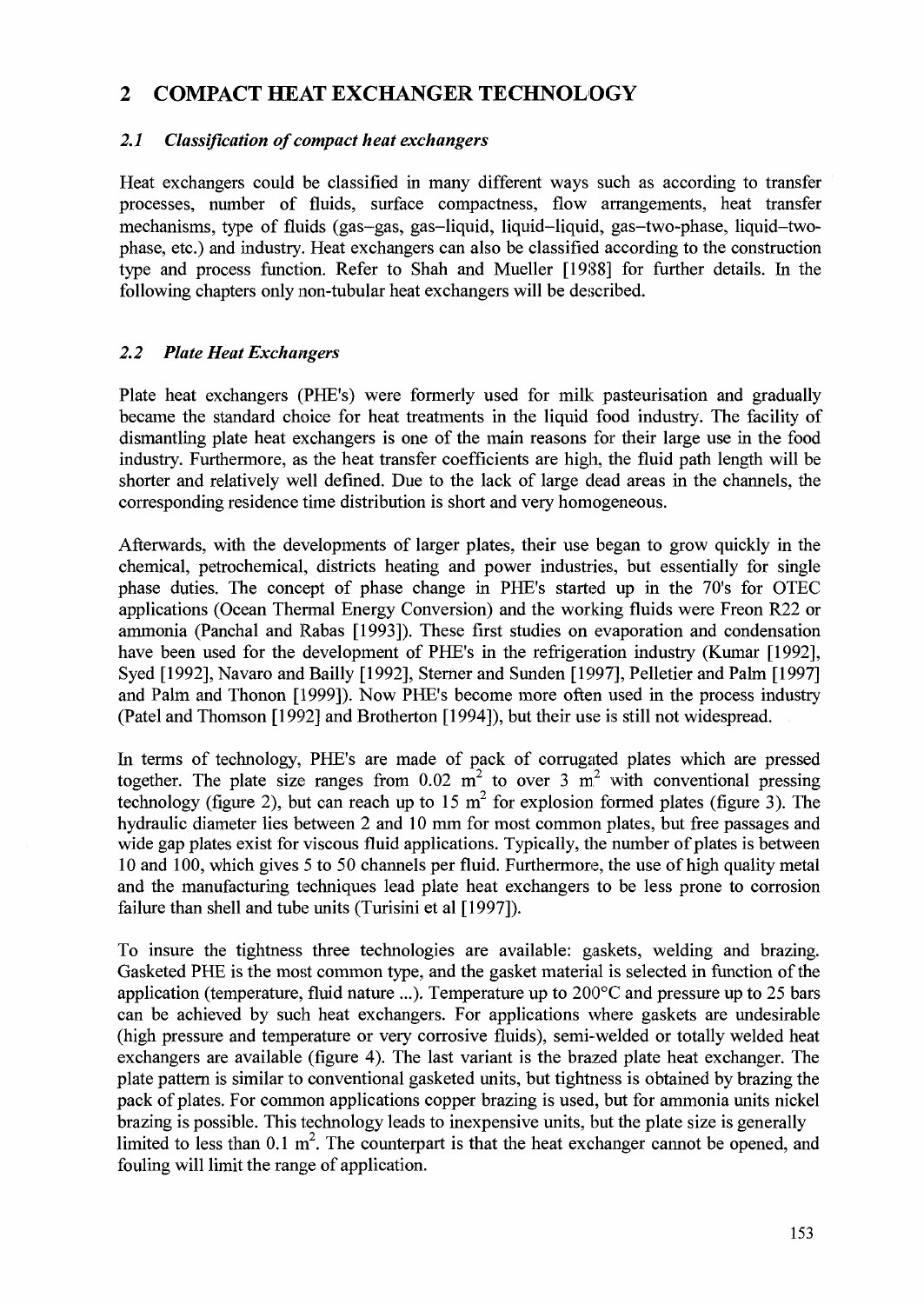

*Figure 2. View of corrugated plates (courtesy of Alfa-Laval Vicarb).*



*Figure 3. Explosion formed plate (courtesy of Packinox).*



(courtesy of Ziepack) (courtesy of Alfa-Laval Vicarb)

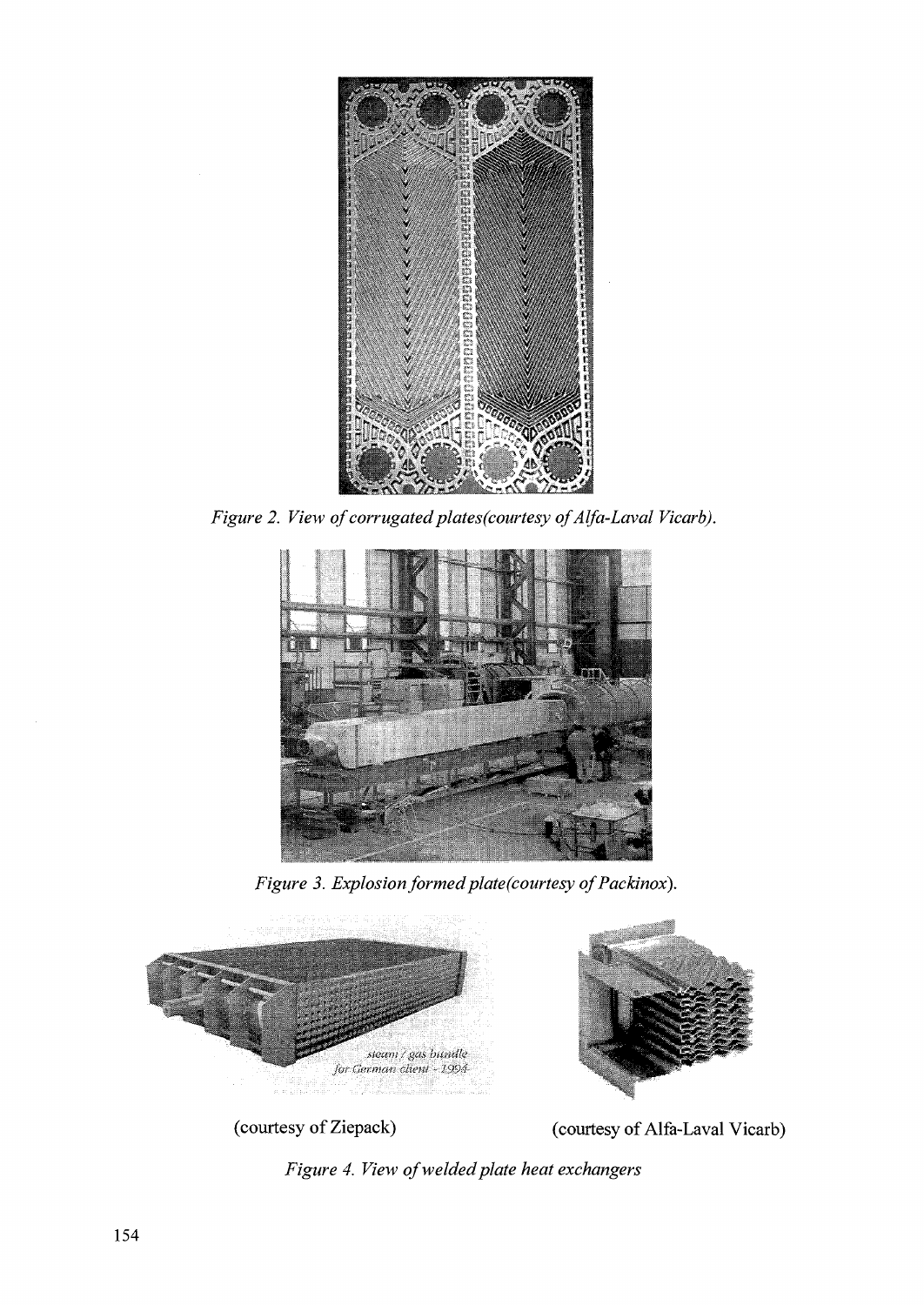## *2.3 Spiral Heat Exchanger*

The spiral heat exchanger (SHE) consists of two metal sheets that are welded together then rolled to obtain spiral passages. The passages can be either smooth or corrugated, in some cases studs or spacers are introduced between the metal sheets. These devices have two functions, first to adjust the spacing and secondly to induce turbulence that increases heat transfer. The general flow configuration can be crossflow (single or multipass) or counterflow depending on the configuration of the inlet and outlet distribution boxes. The heat transfer surface ranges from  $0.05$  m<sup>2</sup> for refrigeration applications up to 500 m<sup>2</sup> for industrial processes. Spiral heat exchangers are often used for phase change application as the geometry of the hot and cold stream channels can be adapted to the process specifications.

Recent developments in manufacturing technologies (laser welding) allowed to manufacture cost effective recuperators based on a spiral concept (figures 5 and 6) or folded plate recuperator (Oswald et al [1990], Me Donald [1990] and [2000]).

#### *2.4 Plate and shell heat exchangers*

The basic principle of these heat exchangers is to insert a bundle of plate in a shell. On the plate side, the fluids flow inside corrugated or embossed channels (more often in two passes). On the shell side, the flow is similar to shell and tube heat exchangers, and baffles can be inserted. This technology can be used for revamping application as the shell can be kept identical to that of the replaced bundle of tubes.

These heat exchangers are often used in the process industry as boilers (boiling on the shell side) as high pressures can be reached very easily on the shell-side. Furthermore, adopting large gap on the shell side allows using dirty services, as cleaning is possible by removing the bundle of plates.



*Figure 5. Laser welding of a spiral recuperator (courtesy of ACTE).*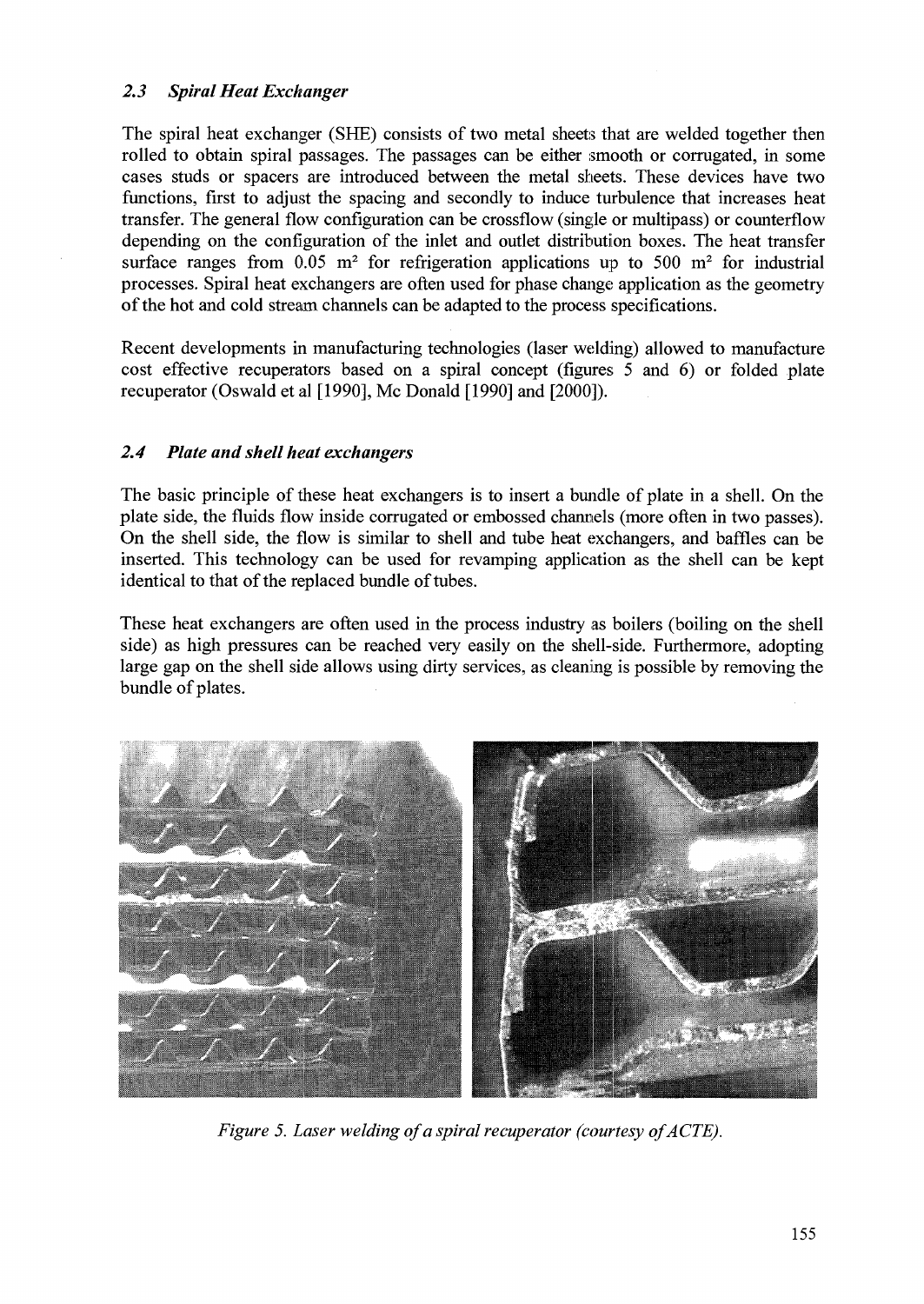

*Figure 6. Spiral heat exchanger for gas turbine systems (courtesy of Rolls-Royce).*

# *2.5 Plate-Fin Heat Exchangers*

Aluminium plate-fin heat exchangers (PFHE) were initially developed in the 40's to provide compact, light and high efficient heat exchangers for gas/gas applications in the aerospace industry. As the mechanical characteristics of aluminium are increased at low temperatures, this technology has been used since 1950 for liquefaction of natural gases. Nowadays, aluminium plate-fin heat exchangers are extensively used in applications such as air separation, hydrocarbon separation, industrial and natural gas liquefaction (ALPEMA [1994] and Lundsford [1996]). Plate fin heat exchangers offer process integration possibilities (12 simultaneous different streams and more in one single heat exchanger) and high efficiency under close temperature difference (1 to 2  $^{\circ}$ C) in large variety of geometric configurations. The brazed plate-fin exchanger consists of stacked corrugated sheets (fins) separated by flat plates, forming passages which are closed by bars, with openings for the inlet and outlet of fluids.

In its simplest form, a heat exchanger may consist of two passages, with the cooling fluid in one passage and the warming fluid in the other. The flow direction of each of the fluids relative to one another may be counter-current, co-current or cross-flow.

The fins and the parting sheets are assembled by fusion of a brazing alloy cladded to the surface of the parting sheets. The brazing operation is made in a vacuum furnace in which the brazing alloy is heated to its point of fusion. All parts in contact are bonded by capillarity action. Once the brazing alloy has solidified, the assembly become one single block. All passages for flow distribution and heat transfer of the streams are contained in the internal geometry of the block. Inlet and outlet headers with nozzles for the streams are fitted, by welding, around the openings of the brazed passages. These nozzles are used for connecting the heat exchanger to existing plant pipe-work.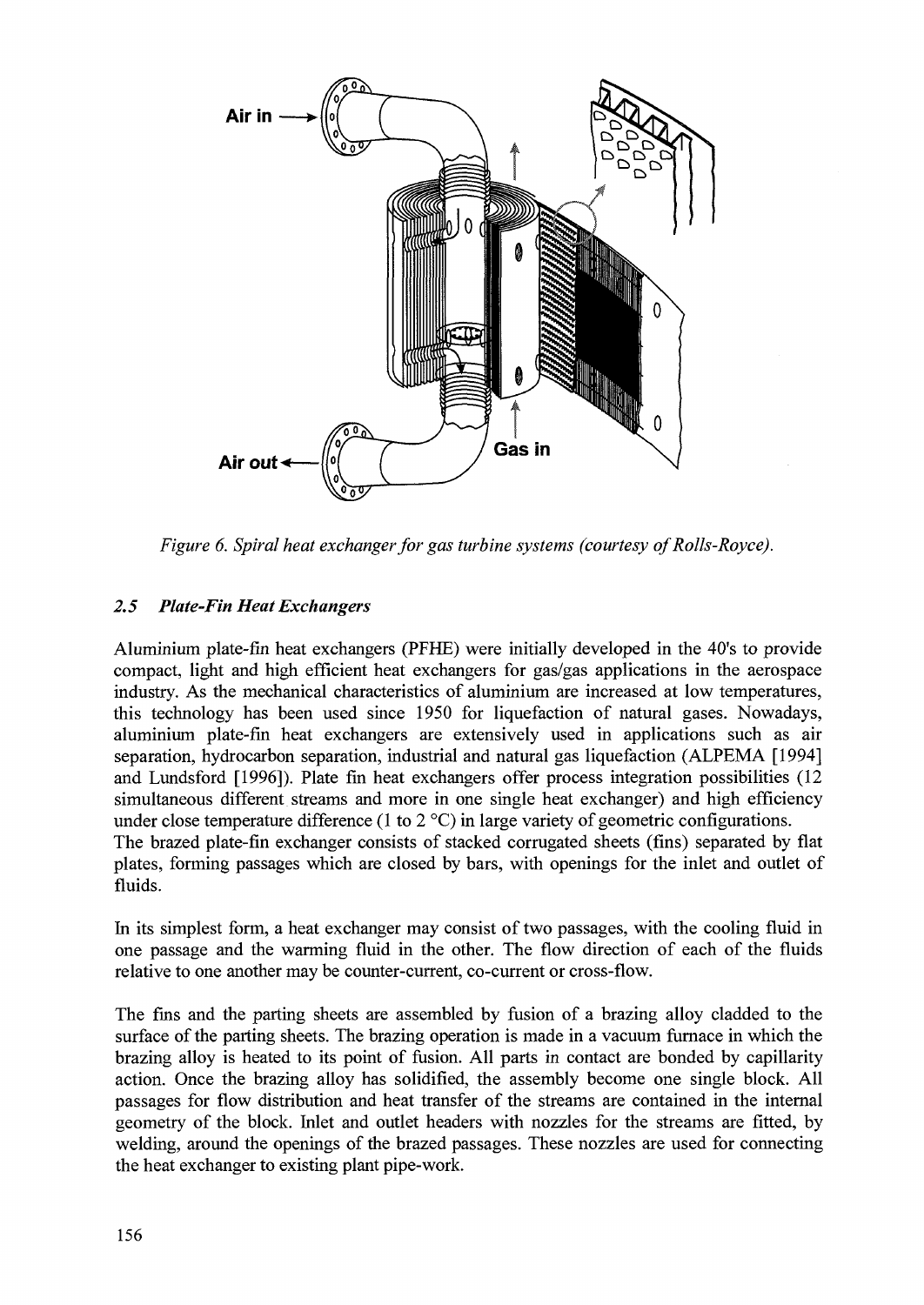Numerous fin corrugations have been developed, each with its own special characteristics (figure 7). Straight and straight perforated fins act like parallel tubes with a rectangular crosssection. Convective heat exchange occurs due to the friction of the fluid in contact with the surface of the fin. The channels of serrated fins are discontinuous and the walls of the fins are offset. For air flows, louver fins are extensively used, while for process applications (single and two-phase) continuous or offset strip fins are used.



*Figure 7. Different fin geometry.*

For higher temperature applications or when aluminium is not acceptable, stainless steel (temperature up to  $700^{\circ}$ C) or copper materials can be used. For very high temperature (gas turbine heat recovery ;  $T > 1200^{\circ}$ C), a ceramic plate fin heat exchanger has also been developed (Ferrato and Thonon [1997]).

For high pressure application in the hydrocarbon and chemical processing industries, a titanium compact heat exchanger has been developed by Rolls-Laval (figures 8 and 9). This heat exchanger consists of diffusion bonded channels that are created by super-plastic forming of titanium plates (Adderley and Fowler [1992]). This heat exchanger can handle high pressure and corrosive fluids and is suitable for marine applications.

# *2.6 Microchannels Heat Exchangers*

Microchannels heat exchangers refer to compact heat exchangers where the channel size is around or lower than 1 mm (Mehendale et al [1999]). Such heat exchangers have been developed for severe environment such as offshore platforms (Johnston [1997]). New applications are also arising for nuclear high temperature reactors (Takeda et al [1997]). To manufacture such small channels several technologies are available (Tonkovitch [1996]). chemical etching, micromachining, electron discharge machining ...

The processing technique is as flexible as for plate-fin heat exchangers, and crossflow and counterflow configurations are employed. The main limitation of microchannel heat exchanger is the pressure drop, which is roughly inversely proportional to the channel diameter. For high pressure applications, the pressure drop is not a constraint, but for other fields of application it will be the main barrier to the use of such heat exchangers.

The most common one is the printed circuit heat exchanger developed by the Heatric Company. The channels are manufactured by chemically etching into a flat plate. The plates are stacked together and diffusion bonded, these heat exchangers can support pressure up to 500-1000 bar and temperature up to 900°C. The typical size of the channels is 1.0 by 2.0 mm (figures 10 and 11), and the plate size can be up to  $1.2 \times 0.6$  m.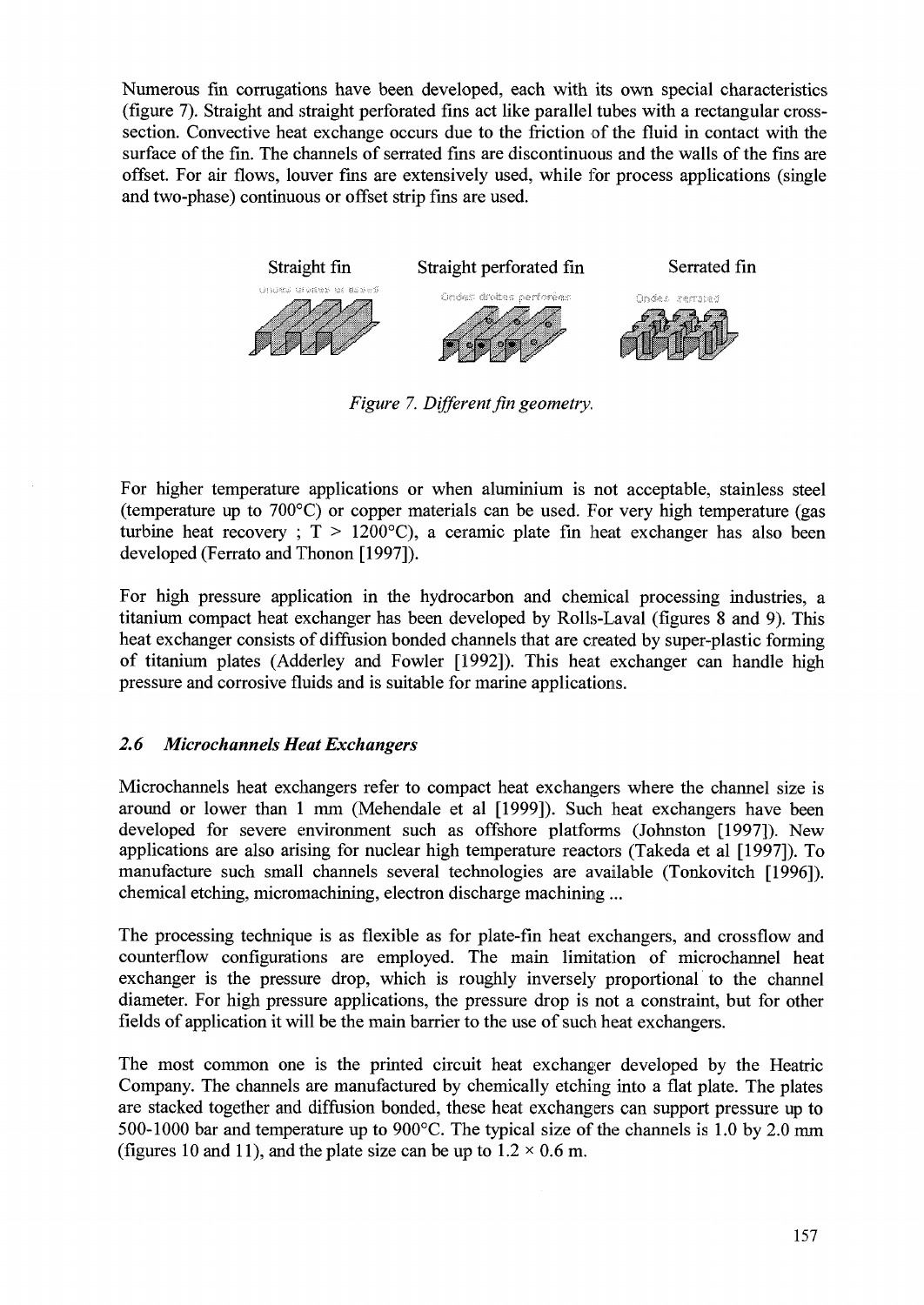



*Figure 8. Schematic view of the heat exchanger (Rolls-Laval).*

*Figure 9. Picture of a titanium compact heat exchanger (Rolls-Laval).*





*Figure 10. Detail of the bonded plates. Figure 11. Printed circuit heat exchanger (courtesy ofHeatric).*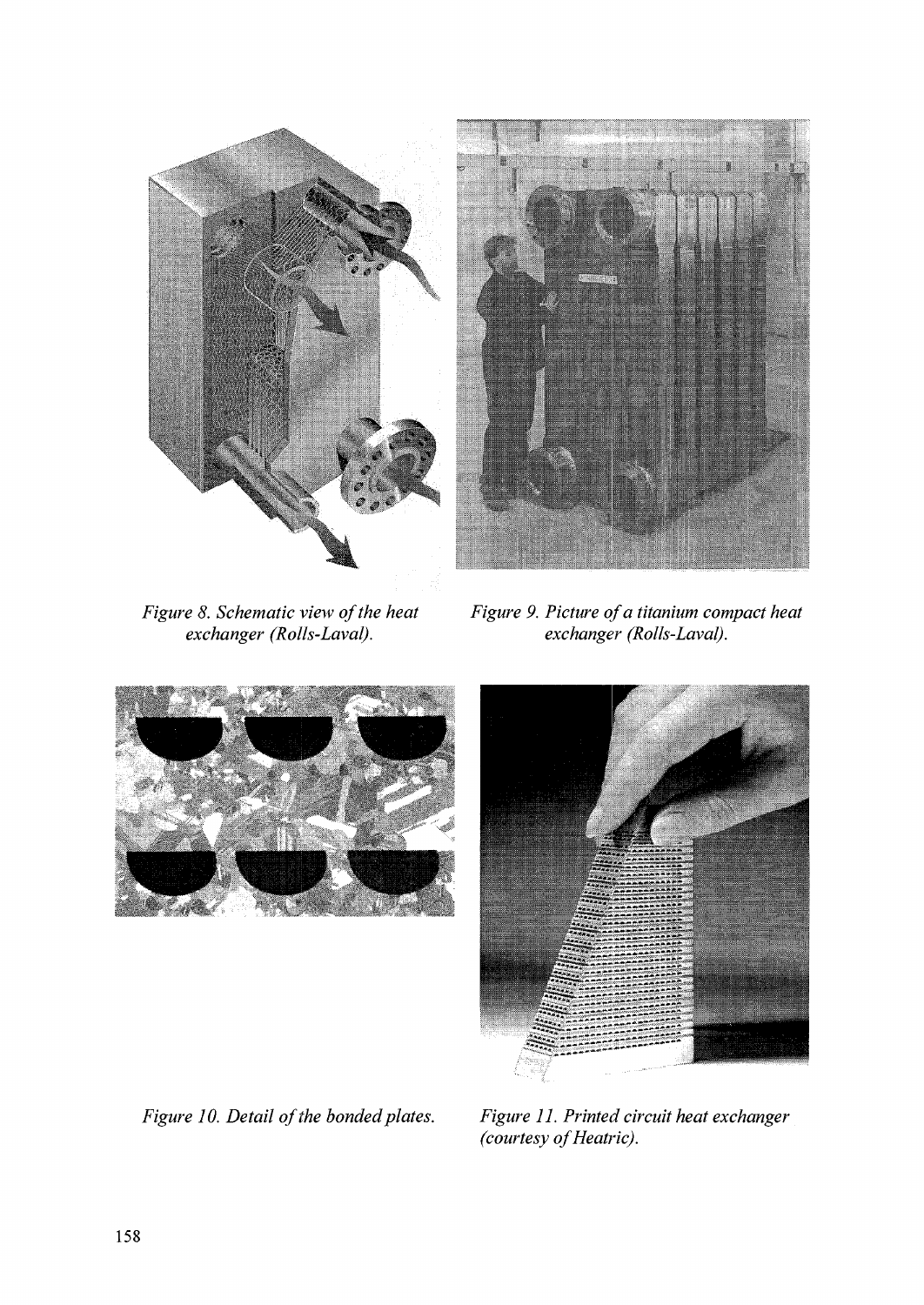After diffusion bonding, the blocks are welded endplate to endplate to suit duty, then the headers are welded to the blocks to cover inlet and outlet. Headers are in rolled plate, cast or HIP (Hot Isostatic Pressing).

Diffusion bonded heat exchangers are often used for gas compressor cooling in the oil and gas processing industries. A typical 24.4 MW unit operates at 70 bar for both gas/gas and gas/condensate duties.

Recently, Chart-Marston has developed the Marbon heat exchanger (Watton et al [1997]). This heat exchanger is made of stacked and bonded together stainless steel plates. Several configurations are possible. (1) shell and tube or  $(2)$  plate fin. So far only small units can be manufactured. The use of such heat exchanger as a chemical reactor is under consideration, and the thermal and hydraulic characterisation is undertaken in the framework of a European funded project.

#### *2.7 Matrix heat exchangers*

Perforated or matrix heat exchangers are highly compact heat exchangers and consist of a stack of perforated plates made of high thermal conductivity material such as copper or aluminium, alternating with spacers of low thermal conductivity such as plastic of stainless steel. The pack of alternate low and high thermal conductivity plates are bonded together to form leak free passages between the streams. The main assembly technique adopted is diffusion bonding, more information can be found in Krishnan et al [1997].

Such heat exchangers have been developed for cryogenic and low temperature application (Nilles et al [1993]) and for fuels cells (Ahuja and Green £1998]). These heat exchangers are suitable for a large range of operating conditions, but there is only little information on their thermal and hydraulic behavior. Furthermore, as the heat is transferred by conduction in the plate, the temperature distribution is not homogeneous.

# *2.8 Flat tube and fins heat exchangers*

The concept of flat tube and fins in heat exchangers has been developed in the automobile industry for engine cooling and air conditioning (Cowell and Achaichia [1997], Trauger and Hughes [1993] and Webb [1998]). In such application one of the two fluids is air and the other is either water or an other coolant. The non equilibrium of the heat capacities of the two fluids leads to adopt different enhancement technologies for both fluids. Generally on the air side the surface is finned (plain or louver fins) and on the other side the fluid flows in small diameter channels. The technology is based on assembling aluminium elements either by mechanical expansion or brazing. For conventional applications, the pressure can be up to 20 bar. Recently for car air-conditioning systems using carbon dioxide as coolant, heat exchangers with operating pressure up 140 bar have been manufactured (Pettersen et al [1998]).

#### *2.9 Selection of heat exchanger technology*

The selection of compact heat exchangers technology depends on the operating conditions such as pressure, flow rates, temperature but also on other parameters such as fouling, corrosion, compactness, weight, maintenance and reliability. Table 2 summarises the major limits for the different types of compact heat exchangers. In most of the cases, the maximum pressure and temperature cannot be reached simultaneously.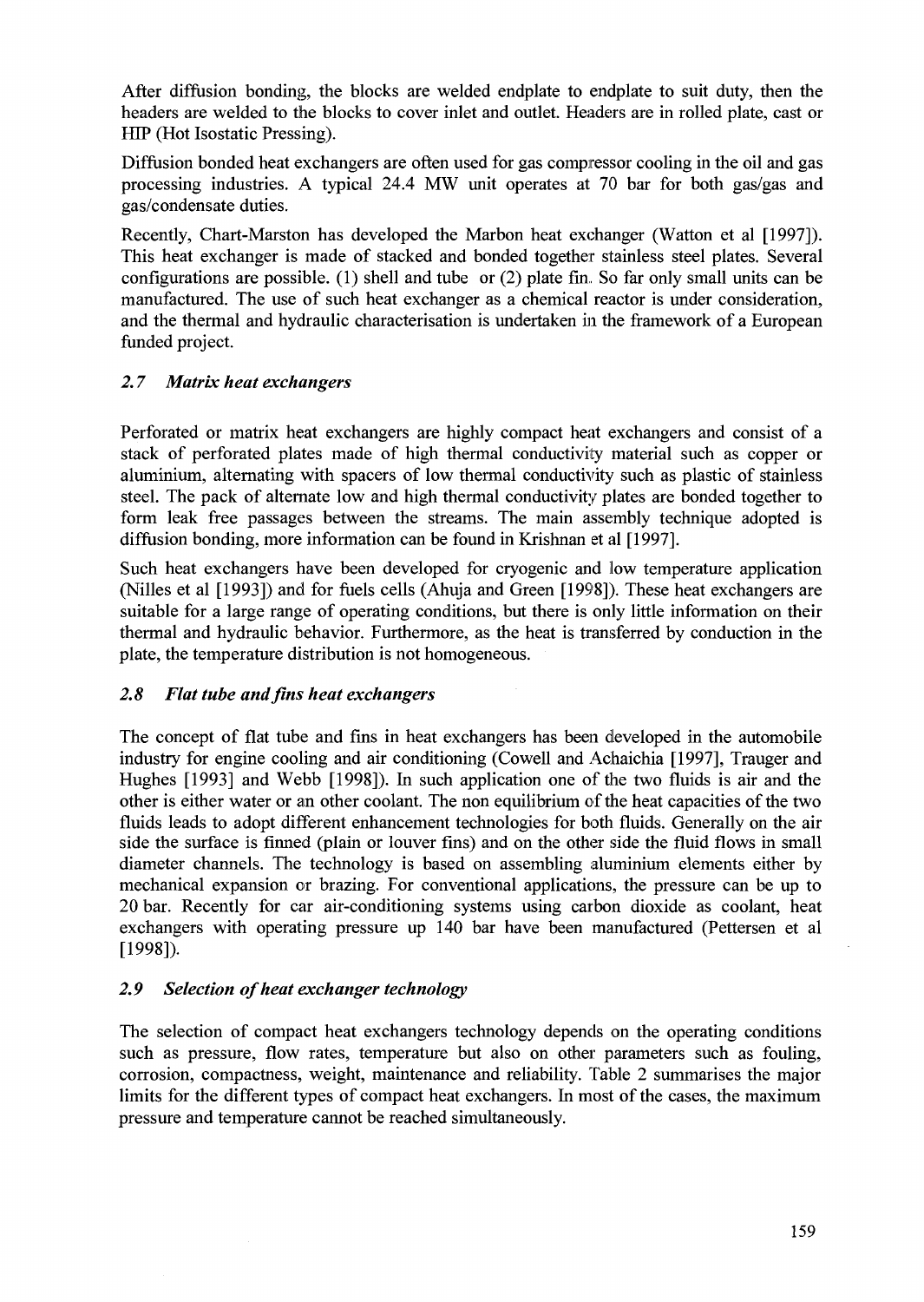| Technology                               | Maximal            | Maximal         | Number of      | Fouling |
|------------------------------------------|--------------------|-----------------|----------------|---------|
|                                          | pressure           | temperature     | streams        |         |
| Aluminium plate fin heat exchanger       | 80-120 bar         | 70-200°C        | >10            | no      |
| Stainless steel plate fin heat exchanger | 80 bar             | $650^{\circ}$ C | >2             | no      |
| Ceramic plate fin heat exchanger         |                    | 1300°C          | 2              | no      |
| Diffusion bonded heat exchanger          | 500 bar            | 800-1000°C      | >2             | no      |
| Spiral heat exchanger                    | 30 bar             | $400^{\circ}$ C | 2              | yes     |
| Matrix heat exchanger                    | 1000 bar           | $800^{\circ}$ C | >2             | no      |
| Flat tube and Fin heat exchanger         | 200 <sub>bar</sub> | $200^{\circ}$ C | 2              | no      |
| Brazed plate heat exchanger              | 30 bar             | $200^{\circ}$ C | $\overline{2}$ | no.     |
| Welded plate heat exchanger              | 30-40 bar          | 300-400°C       | >2             | yes/no  |
| Plate and shell heat exchanger           | 30-40 bar          | 300-400°C       | $\overline{2}$ | yes/no  |
| Gasketed plate heat exchanger            | 20-25 bar          | 160-200°C       | >2             | yes     |
| Plastic plate heat exchanger             | 2 bar              | 200-250°C       | >2             | yes/no  |

# TABLE 2. OPERATING CONDITIONS OF COMPACT HEAT EXCHANGERS

|  | TABLE 3. HEAT EXCHANGER SELECTION FOR THE HTR RECUPERATOR |
|--|-----------------------------------------------------------|
|  |                                                           |

| <b>Technology</b> | <b>Pressure</b> | Efficiency* | Reliability* |
|-------------------|-----------------|-------------|--------------|
| Spiral            | 30 bars         | good        | good         |
| Plate-fin         | 80 bars         | very good   | good         |
| Welded plates     | 30-40 bars      | good        | good         |
| Diffusion bonded  | 500 bars        | good        | very good    |

\*based on manufacturers information.

# 3 CONCLUSION

Within the HTR context and due to the high pressure difference for the recuperator ( $\approx 45$  bar) only welded, brazed or diffusion bonded heat exchangers could be used (table 3).

Today, the diffusion bonded heat exchangers with micro-channels appear to be the more promising concept for the recuperator application. In spite of a more important pressure drop, this concept is best rated compared to the other concepts in particular in terms of reliability, mechanical resistance and compactness. This concept has been proposed as alternative solution in the frame of the GT-MHR and PBMR projects.

# **BIBLIOGRAPHY**

Adderley C.I., Fowler J.O. "High performance titanium plate fin exchanger using a novel manufacturing process", *Design and Operation of Heat Exchangers*, Springer- Verlag, 1992

Ahuja V. and Green R., "Application of matrix heat exchangers to thermomechanical energy recovery from liquid hydrogen", *Cryogenics,* Vol. 38, No.9, pp.857-867, 1998

Alpema, "The standards of the barsed aluminium plate-fin heat exchangers, Association Alpema, Houston, 1994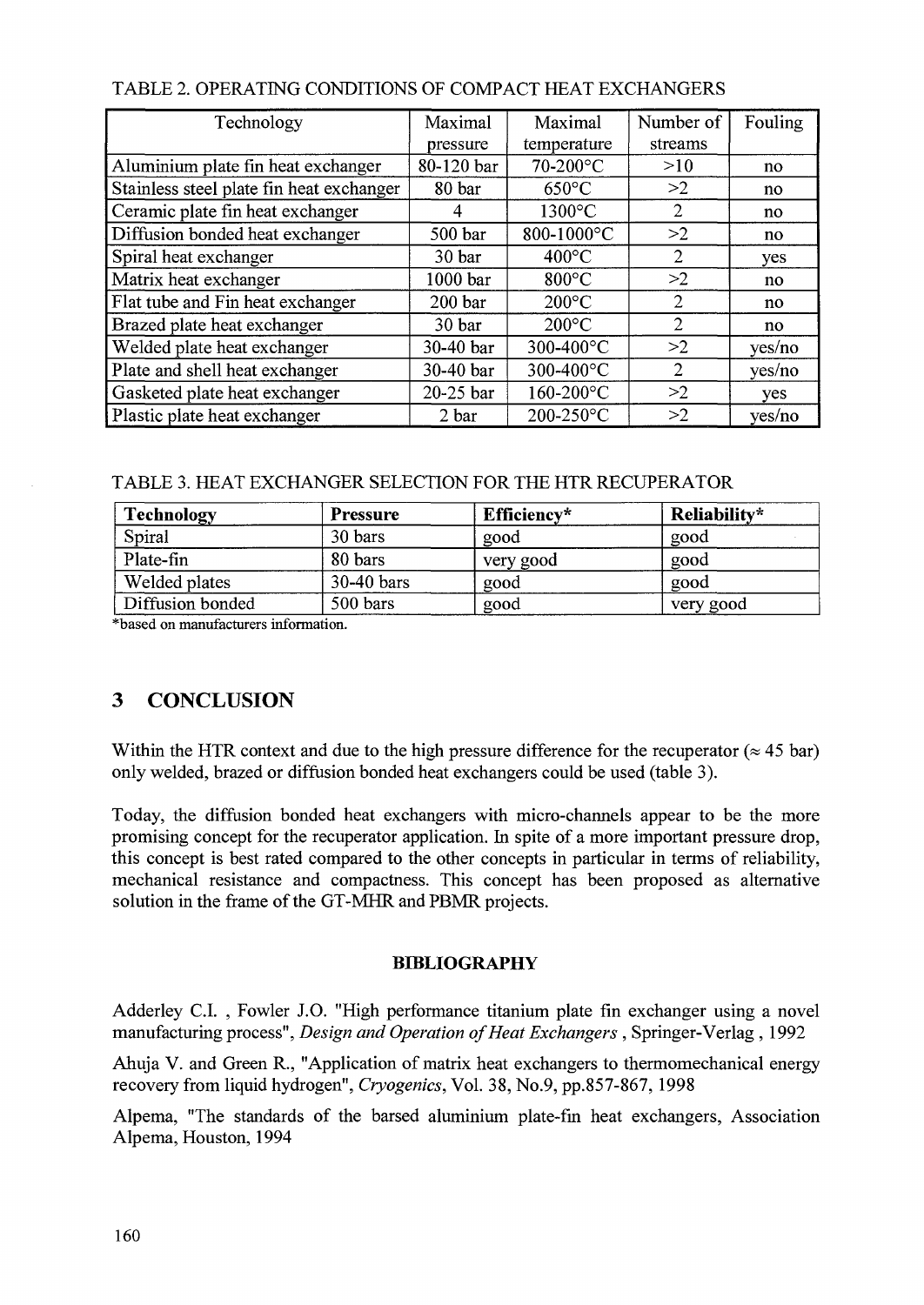Brotherton F., "Evaporation in plate heat exchangers", *Heat Recovery Systems and CHP,* Vol 14, No 5, pp 555-561, 1994

Cowell T. and Achaichia N., "Compact Heat Exchangers in the Automobile industry", in Compact Heat Exchangers for the process industries', pp 11-28, Editor R.K. Shah, Begell House Inc, 1997

Ferrato M. and Thonon B. "A compact ceramic plate-fin heat exchanger for gas turbine heat recovery" *Compact Heat Exchanger for the Process Industry,* Editor R.K. Shah, Begell House Inc, 1997

Johnston N. "Development and applications of printed circuit heat exchangers", *communication at the Compact heat exchangers for the process industry conference,* Snowbird, June 1997

Krishnan et al "Manufacture of a matrix heat exchanger by diffusion bonding" *Journal of Material Processing Technology,* Vol 66, pp 85-97, 1997

Kumar H. "The design of plate heat exchangers for refrigerants", *Proceedings of the Institute of Refrigeration,* 1991-92, 5-1 to 5.5, 1992

Lunsford K., "Understand the use of brazed heat exchangers", *Chemical Engineering Progress,* pp 44-53, November 1996

Me Donald C, "Gas turbine recuperator renaissance", *Heat Recovery Systems & CHP,* Vol. 10,No. l,pp 1-30, 1990

Me Donald C, "Low-cost compact primary surface recuperator concept for microturbines", *Applied Thermal Engineering,* Vol 20, pp 471-497, 2000

Mehendale S., Jacoby A. and Shah R., "Heat exchangers at micro and meso-scale", *Compact Heat Exchangers and Enhancement Technologies for the Process Industries,* Editor R.K. Shah et al, pp .55-74, Begell House, 1999

Navarro J.M. and Bailly A. "Compact brazed plate heat exchanger", in *Recent developments in heat exchanger technology,* Elsevier, Paris, 1994

Miles M., Calkins M., Dingus M. and Hendricks J., "Heat transfer and flow friction in perforated plate heat exchangers", Aerospace Heat Exchanger Technology, R.K. Shah and A. Hashemi editors, pp.293-313, Elsevierl993

Oswald J., Dawson D. and Clawley L., "A new durable gas turbine recuperator", paper 99-Gt-369, ASMR Int. Gas Turbine & Aeroengine Congress, Indianapolis, USA, June 7-10, 1999

B. Palm and B. Thonon "Thermal and hydraulic performances of compact heat exchangers for refrigeration systems", Compact Heat Exchangers and Enhancement Technology for the Process Industry, pp. 455-462, Begell House, 1999

Panchal C.B. and Rabas T.J., 'Thermal performance of advanced heat exchangers for ammonia refrigeration systems', Heat Transfer Engineering, Vol.14, No.4, pp.42-57, 1993

Patel N. and Thompson, "Plate heat exchangers for process evaporation and condensation", *Heat Exchange Engineering,* E.A. Foumeny et P.J. Heggs ,Ellis Horwood Series in Chemical Engineering, Volume 2 Compact Heat Exchangers. Technique of size reduction, 1992

Pelletier O. and Palm B., 'Condensation and boiling of hydrocarbons in small plate heat exchangers, Nordiske kole-ogvarmepumpedager, Reykavik, Island, 19-22 June 1997